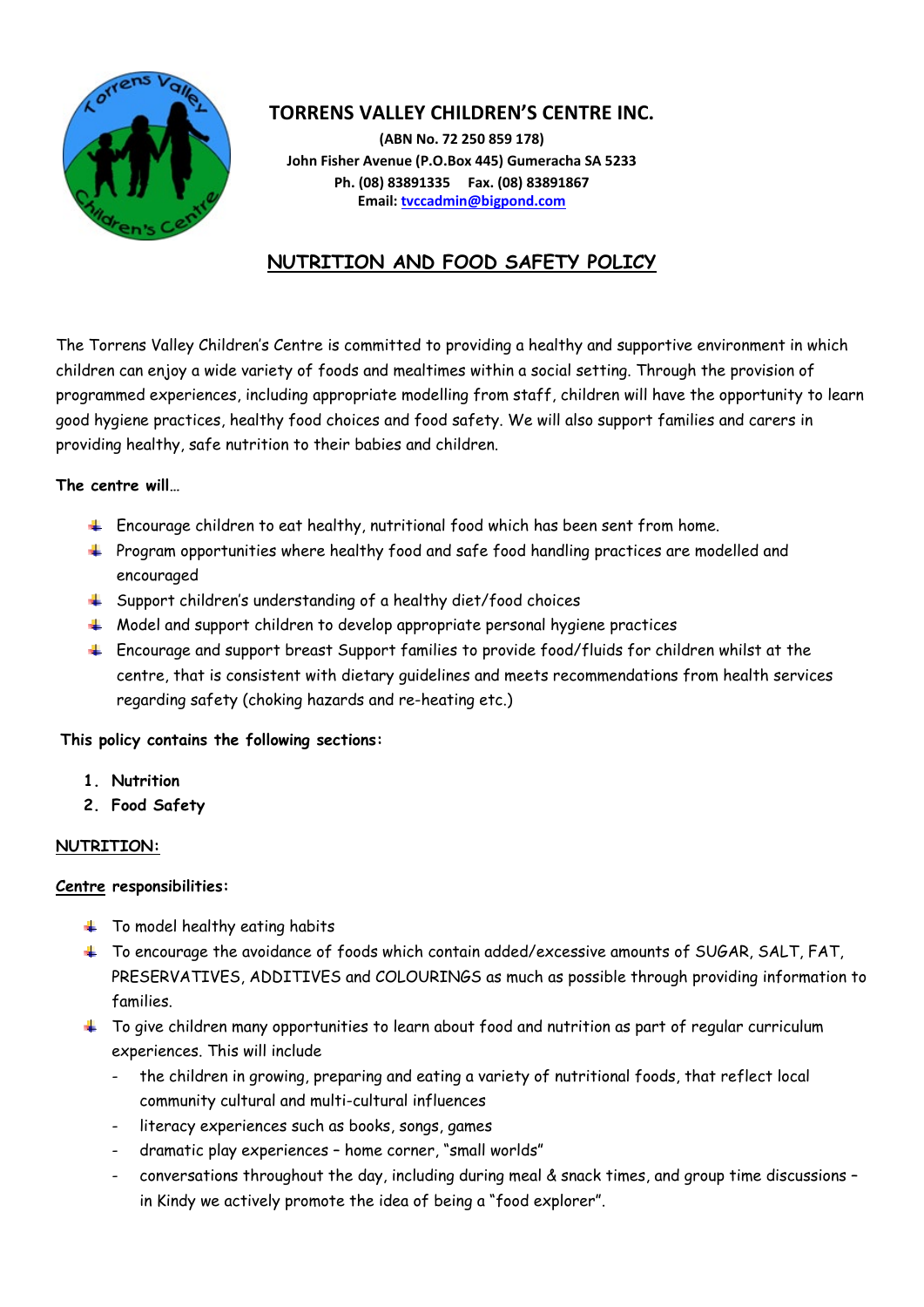- Children, excluding those babies and toddlers who require breast milk/formula, are encouraged to drink water only whilst at the centre. Filtered tap water (Pura Tap) is always available for children at all times throughout the day and specifically offered at snack and meal times. Children are reminded to drink during the day, particularly in warmer weather. The centre provides and maintains cups for children in the Child Care room. Children attending the Preschool program are asked to bring a named, plastic water bottle each day.
- $\ddot{\phantom{1}}$  Juice will not be routinely provided by the centre. If, however, juice is provided by the centre, as part of a curriculum experience, it will be diluted 1 part juice to 2 parts water.

## **Allergies & Medical Conditions:**

TVCC is an allergy aware site. We will do our utmost to provide a supportive environment for our children who have special food requirements based on food allergies, food sensitivities and/or medical conditions. We will do this by:

- $\ddotplus$  Working with families and health professionals to support the child's health and wellbeing
- $\ddot{+}$  Requesting health support plans, including emergency management & medication plans, for each individual child. These will be monitored and updated regularly. All staff will be made aware of children with emergency health plans.
- As far as possible, the foods concerned, will be avoided in the centre. **Please note that families and staff** are requested not bring nut products of any kind into the centre.

Staff will also respect any family's special diet requirements, based on religious, cultural or family preference. The health and wellbeing of children is foremost and any concerns about a child's dietary intake will be discussed with parents/caregivers.

#### **Foods that may be choking hazards:**

There are some foods that are not suitable for children until they have developed sufficient teeth, tongue and mouth control. The following foods are not recommended for children under 4 years, by the Adelaide Women's & Children's Hospital, as they may pose a choking:

- Foods that can break off into hard pieces
- Celery, carrot and whole/pieces of apple
- $\ddot{\bullet}$  Popcorn, corn chips and similar foodstuffs
- Sausages, frankfurts and similar foods unless skin removed and cut into small pieces
- $\downarrow$  Whole cherry tomatoes, blueberries or grapes (please cut in half)

The centre will not provide the above food items for children under 4 years. Parents are asked not to send them for children under 4. (Please note that if your child is 4 and attends the Child Care program they are able to have the above foods in their lunch boxes). If, however, a parent of a child under 4 requests that these foods be eaten as part of a lunch/dinner mealtime that has been provided from home, a risk assessment will be conducted with staff and parent/s. Similarly, in the Kindy program, a risk assessment will be completed with parents if the above foods are provided for children under 4.

Precautions to prevent and treat choking will be known and implemented by ALL staff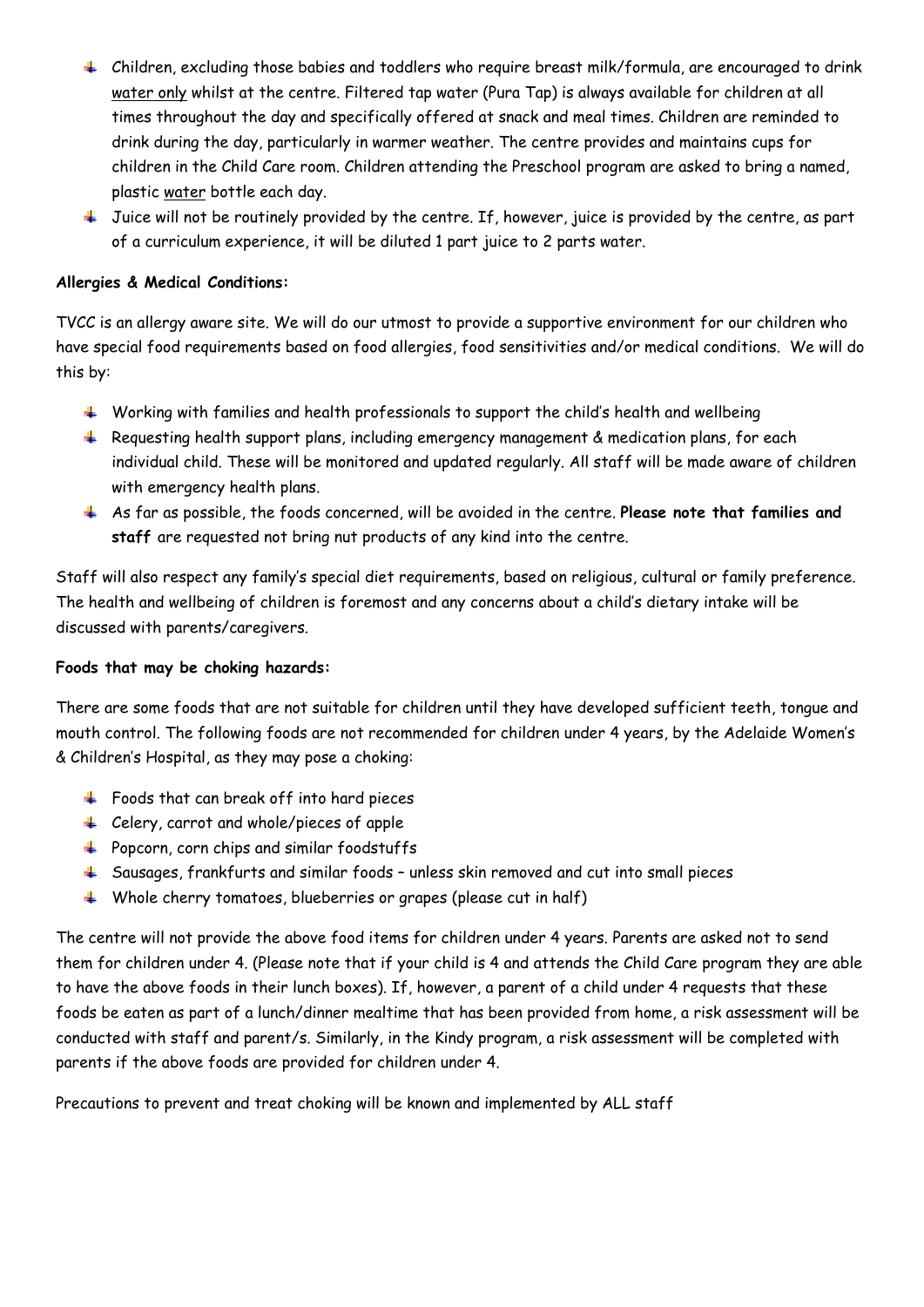#### **Meal times and the eating environment:**

We want children to enjoy the social aspect of eating together. We will model positive attitudes and behaviours towards mealtimes with children.

Breaks will be provided for morning tea/snack, lunch and afternoon tea/snack. Families of children attending the Child Care program may also wish to provide enough food for a late afternoon snack.

- $\ddot{\phantom{1}}$  Children will be seated and supervised at all times whilst eating staff will sit with children and where practical, enjoy foods with them.
- $\overline{+}$  A positive, relaxed and social eating environment will be provided
- $\ddot{\phantom{1}}$  Staff will promote positive discussions about the foods being eaten by children
- $\ddot{+}$  Access to appropriate equipment and utensils will be provided for children and their use modelled by staff.
- Staff will encourage self-help and, where necessary, assist children at mealtimes
- $\ddot{\phantom{1}}$  The food preferences of children and families will be respected

## **Special celebrations:**

We love to celebrate birthdays and other special occasions with children – we respect any family's religious and/or cultural beliefs in relation to celebrations. You do not need to provide a cake or food based "treats" to share. We will still share in the celebration with your child!! However, if families wish to provide a cake etc. they MUST provide a list of all ingredients used so that we can ensure foods can be safely consumed by children. It also pays to check with staff regarding any food allergies/intolerances, prior to the celebration. Families of children with special diet requirements are encouraged to provide a "supply" of celebratory alternatives, so that it can be an inclusive experience for all.

# **Families – you can support this policy by:**

- $\ddot{\phantom{1}}$  Supplying healthy food choices please check with staff if you have any queries/concerns or would like further information
- $+$  Providing breast milk/formula in clearly named bottles
- $\frac{1}{2}$  Sending water only, in Kindy drink bottles
- $\textcolor{red}{\blacklozenge}$  NOT sending lollies, chocolate products, chips/crisps etc. please save these treats for home
- Sending a piece of fruit/vegetable each morning for shared morning tea/snack
- Reading and following the guidelines in our *Allergy Aware Policy.*
- $\ddot{\phantom{1}}$  Keeping the centre informed and updated about your child's dietary requirements and/or allergies.
- $\ddot{+}$  Providing developmentally appropriate food for your children

# **FOOD SAFETY:**

**The centre has developed safe food handling procedures which cover the safe storage, preparation/handling, serving and consumption of food, as set by the Food safety Standards – [www.foodstandards.gov.au.](http://www.foodstandards.gov.au/) These procedures will be followed by staff, students and volunteers at all times.**

#### **The centre will:**

 $\ddotplus$  Provide safe food handling training for all staff to ensure that food handling procedures and practices meet the required safety standards